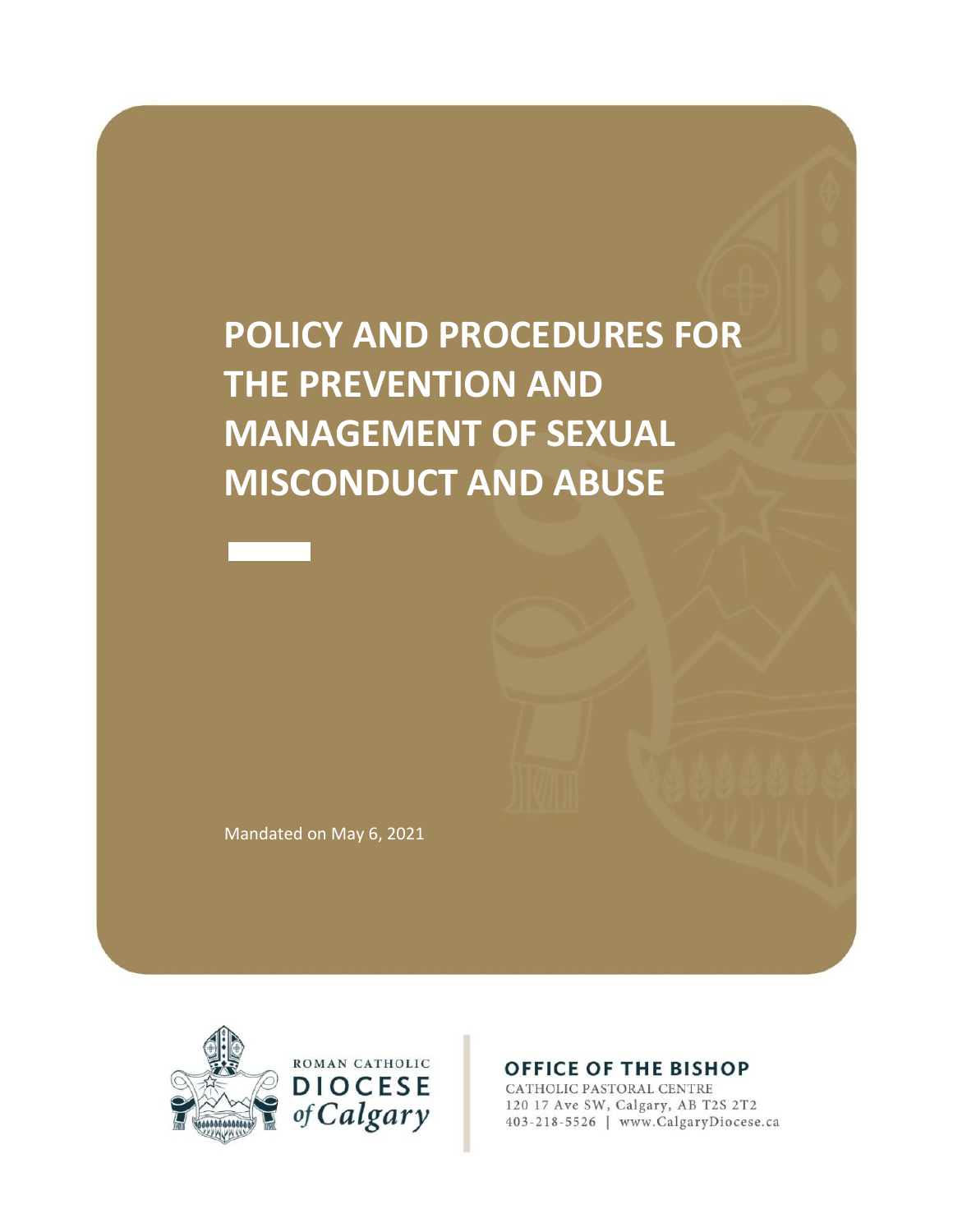# **Table of Contents**

| 1.  |                                                                                    |
|-----|------------------------------------------------------------------------------------|
| 2.  |                                                                                    |
| 3.  |                                                                                    |
| 4.  |                                                                                    |
| 5.  |                                                                                    |
| 6.  | The Advisory Committee for the Prevention and Management of                        |
| 7.  | The Obligation to Report Sexual Abuse of Minors and Vulnerable Adults  5           |
| 8.  | How and When to Report Sexual Misconduct and/or Abuse against                      |
| 9.  | How and When to Report Sexual Misconduct and/or Abuse of Adults  8                 |
| 10. | Diocesan Procedures for Handling Reports of Sexual Misconduct and/or Abuse  8      |
| 11. | The Preliminary Investigation on Allegations of Sexual Misconduct and/or Abuse  10 |
| 12. |                                                                                    |
| 13. | Canonical Procedures Involving Minors and/or Vulnerable Adults 13                  |
| 14. |                                                                                    |
| 15. |                                                                                    |
| 16. |                                                                                    |
| 17. |                                                                                    |
| 18. | Review of the Policy and Files of the Reports of Misconduct and Abuse  15          |
| 19. |                                                                                    |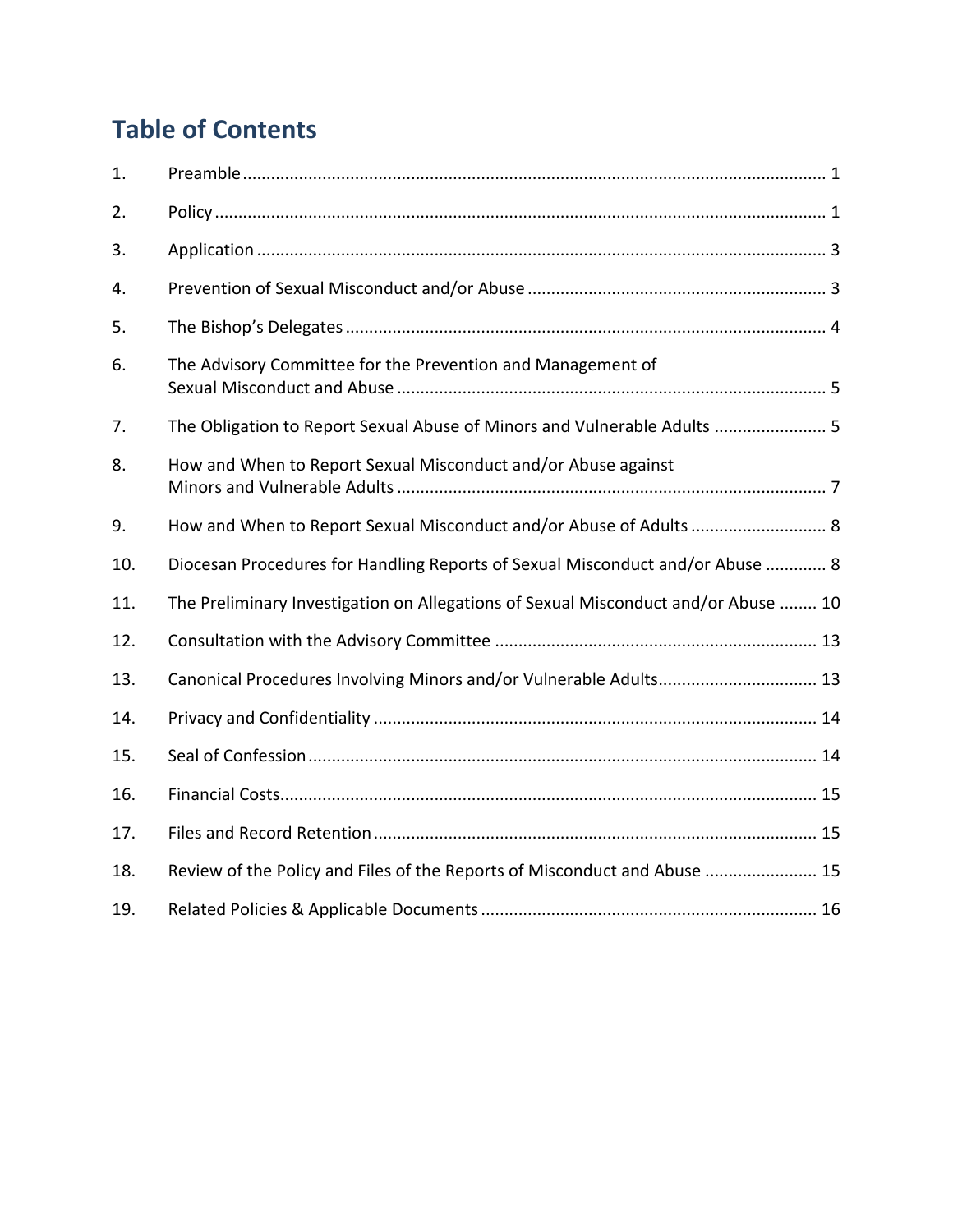### **1. Preamble**

- 1.1. The Roman Catholic Diocese of Calgary (the "Diocese") takes seriously the duty to ensure the prevention and the cessation of sexual misconduct and abuse against people especially those under her care, particularly the protection of minors and vulnerable adults.
- 1.2. All forms of misconduct and abuse are grave offenses against God and others. Misconduct and/or abuse inflicted by clergy, religious, seminarians, candidates to the permanent diaconate, lay diocesan employees, and volunteers are particularly damaging as it is a betrayal of trust and the exploitation of the power imbalance that is inherent in a ministerial relationship.
- 1.3. The *Policy and Procedures for the Prevention and Management of Sexual Misconduct and Abuse* (the "Policy") seeks to reconcile the obligations of the Diocese and its pastoral and canonical responsibilities and of those diocesan personnel in the exercise of their roles and responsibilities in the Diocese within the laws of Alberta and Canada. It embodies the Catholic Church's teachings and laws, the contents of the 2018 document of the Canadian Conference of Catholic Bishops, *Protecting Minors from Sexual Abuse*, in particular the definition of the terms contained in the document, and the *Code of Pastoral Conduct and Accountability* (the "Code") of the Diocese of Calgary.
- 1.4. The Policy is intended to clearly and concisely state how the Diocese will uphold the sacred values to which this Diocese is so strongly committed. The goal of the Policy is to ensure the just and timely resolution of allegations of sexual misconduct and/or abuse. The Diocese seeks to provide meaningful assistance to those who have suffered as a result of sexual abuse and to support all the faithful.
- 1.5. The Policy supersedes the former policy and procedure document, *Sexual Misconduct Committee of the Roman Catholic Diocese of Calgary*, which was promulgated on March 12, 2011 and revised on September 1, 2011. The changes in the policy and procedures of the Diocese reflect the progress and development in this area since the publication of *From Pain to Hope* in 1992 by the Canadian Conference of Catholic Bishops.

# **2. Policy**

- 2.1. It is the policy of the Diocese to:
	- create, implement, and monitor procedures in compliance with the Code which prevent, curtail, and prohibit acts of sexual misconduct and/or abuse towards all who are in the spiritual and physical care of the Diocese;
	- foster an environment which promotes and upholds high pastoral, moral, and ethical standards of professional conduct where people feel safe to bring forward complaints by ensuring confidential and accessible avenues to report sexual misconduct and/or abuse;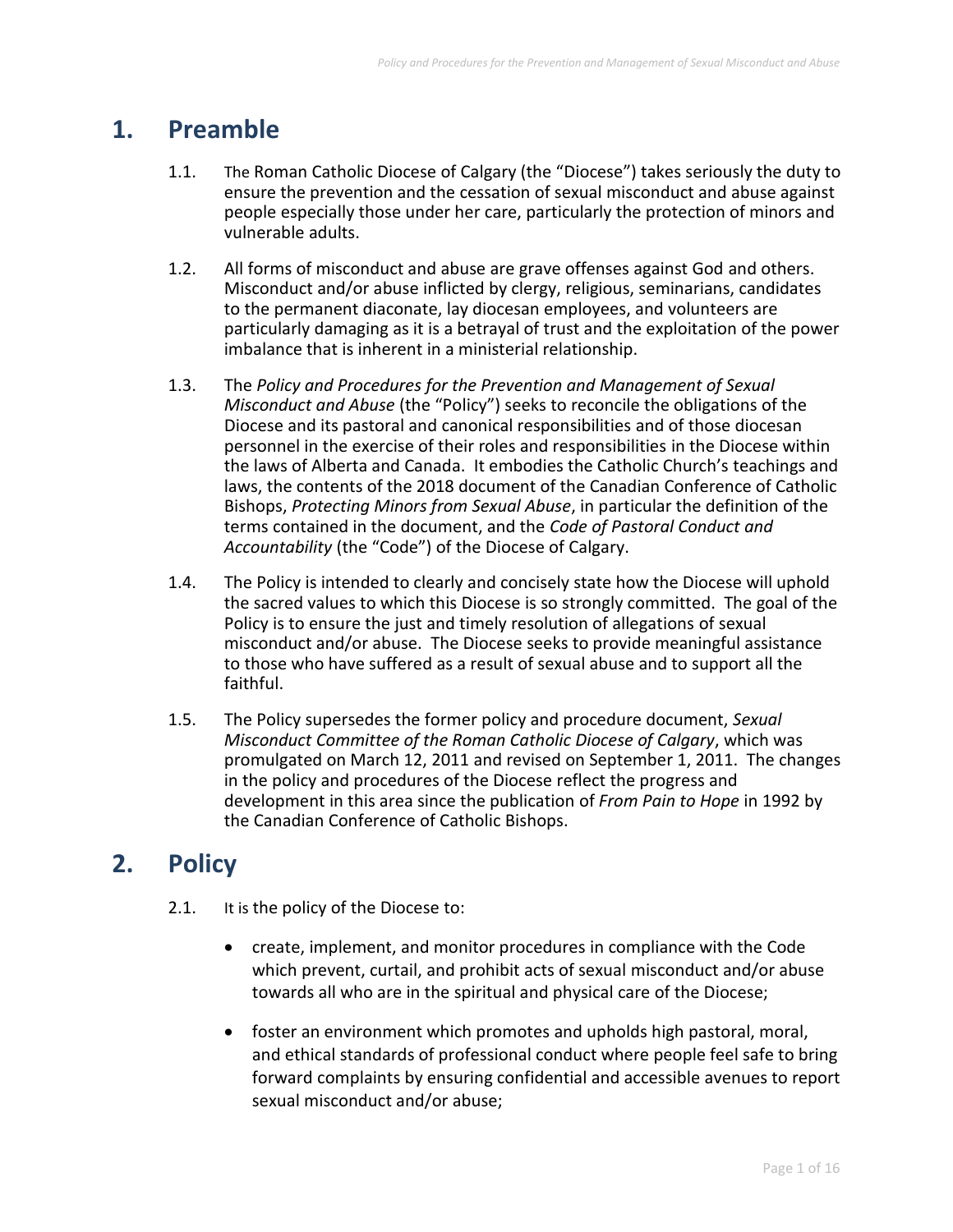- respond to those who report sexual misconduct and/or abuse with compassion and care by immediately placing them in contact with the Bishop's Delegates (Section 5.1);
- investigate and manage reports of sexual misconduct and/or abuse of those in the spiritual and physical care of the Diocese in accordance with the Policy;
- ensure that allegations pertaining to sexual misconduct and/or abuse by clergy, religious, seminarians, candidates to the permanent diaconate, lay diocesan employees, and volunteers is received and investigated by the Diocese in accordance with the Policy;
- comply with civil and canonical reporting requirements and cooperate fully with federal and provincial authorities, and when applicable, the Congregation for the Doctrine of the Faith (CDF) and/or the Congregation for Clergy pertaining to credible and substantial allegations;
- impose accountability measures in accordance with the Code of Canon Law (CIC), Criminal Code, applicable federal and provincial legislation, employment law, and the Policy for those individuals who have had credible and substantial allegations of sexual misconduct and/or abuse made against them;
- ensure transparency and accountability by publishing clear guidelines, regularly updating and ensuring compliance with this Policy. Engage and involve lay professionals who serve on the Advisory Committee for the Prevention and Management of Sexual Misconduct and/or Abuse (the "Advisory Committee"); in advising the Diocese on appropriate measures to be taken to prevent misconduct and/or abuse, to properly respond to reports of misconduct and/or abuse, and recommend effective actions that bring justice and healing to the victims-survivors and to those who have committed acts of sexual abuse;
- respect the privacy rights of those who come forward claiming that they have been sexually abused, and those accused of sexual abuse by safeguarding personal or sensitive information and following responsible records management processes;
- **e** ensure that all people impacted by sexual abuse  $-$  the victims-survivors, their families, those who have committed the acts of abuse, those who have been falsely accused, parishes, clergy, religious, and the faithful – are treated respectfully and justly; and
- respond to the spiritual needs of the affected parishes where allegations have been made public.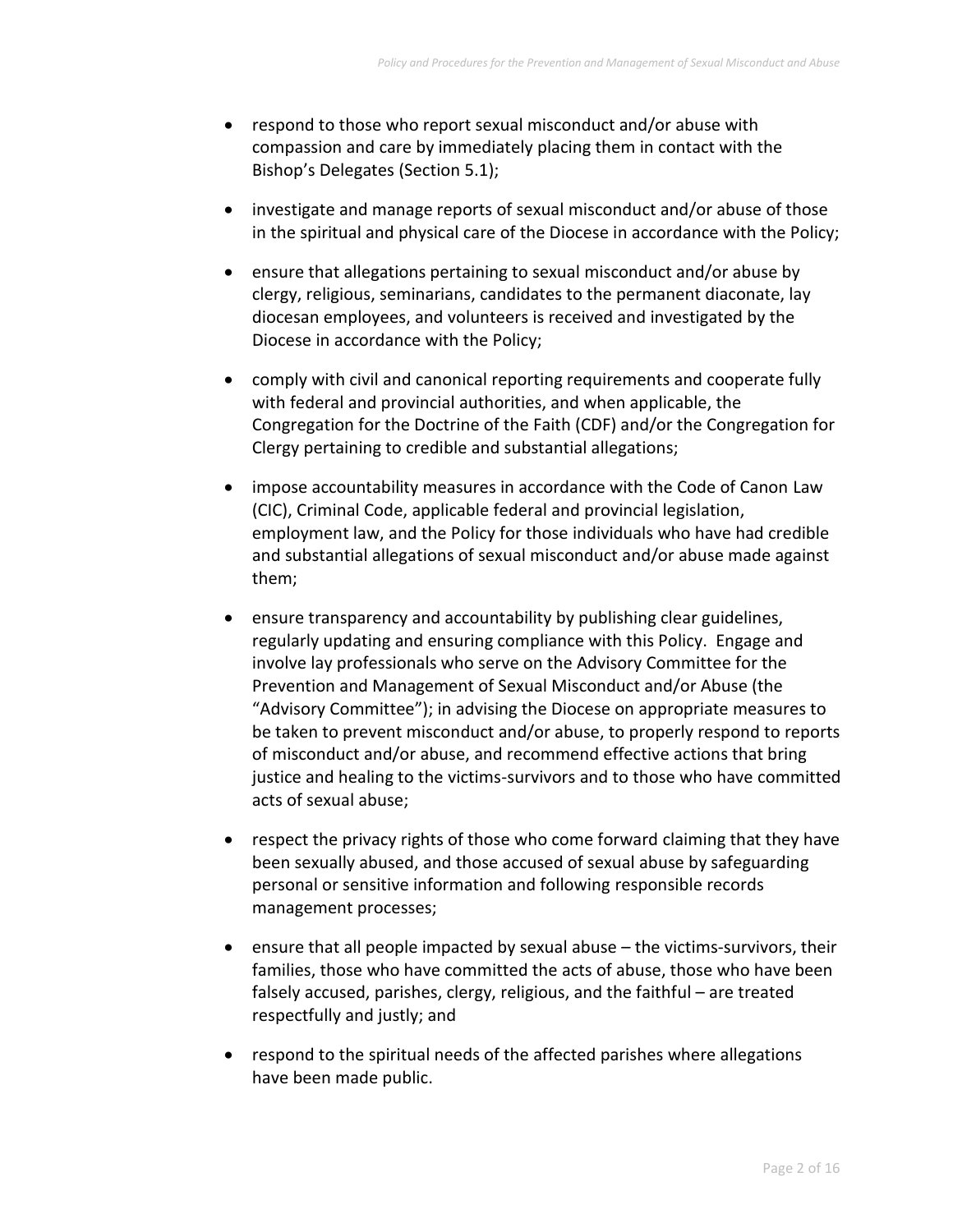## **3. Application**

- 3.1. This Policy applies to clergy, religious, seminarians, candidates to the permanent diaconate, lay diocesan employees, and volunteers in the Diocese.
- 3.2. This Policy does not apply to corporate bodies that have a Catholic identity such as Catholic schools and schools boards, social welfare agencies, and hospitals and care facilities. Those entities have their own policies and applicable legislation.
- 3.3. This Policy is subject to the Code, the Code of Canon Law, and federal and provincial legislation. If any provision of the Policy or the Policy contravenes the Code of Canon Law or legislation, the Code of Canon Law and legislation prevail.

### **4. Prevention of Sexual Misconduct and/or Abuse**

- 4.1. The Diocese is committed to the prevention of sexual misconduct and/or abuse by:
	- ensuring that all clergy, religious, seminarians, candidates to the permanent diaconate, lay diocesan employees, and volunteers to receive, understand, respect, and agree to abide by the Code and be in full compliance with the *Strengthening Our Parish Communities (SOPC) Program*;
	- ensuring that clergy, religious, seminarians, candidates to the permanent diaconate, lay diocesan employees, and volunteers obey canonical, diocesan, civil, and other appropriate standards of conduct;
	- providing ongoing formation for clergy, religious, seminarians, candidates to the permanent diaconate on professional and ministerial boundary issues, friendship, intimacy, mental health, wellness, healthy psychosexual development, religious chastity and celibacy, issues related to addiction and sobriety and the ongoing availability of counselling;
	- informing all clergy, religious, seminarians, candidates to the permanent diaconate, lay diocesan employees, and volunteers about the Policy;
	- fostering of an environment in which people feel that they have safe, accessible, and confidential ways to report sexual abuse;
	- appointing the Bishop's Delegate to respond to complaints and allegations of sexual misconduct and/or abuse by diocesan personnel;
	- **•** establishing the Advisory Committee;
	- reviewing the Policy on a regular basis to ensure that complaints and allegations are effectively dealt with in a timely fashion, that the process of investigation achieves outcomes that are compassionate and just for those involved; and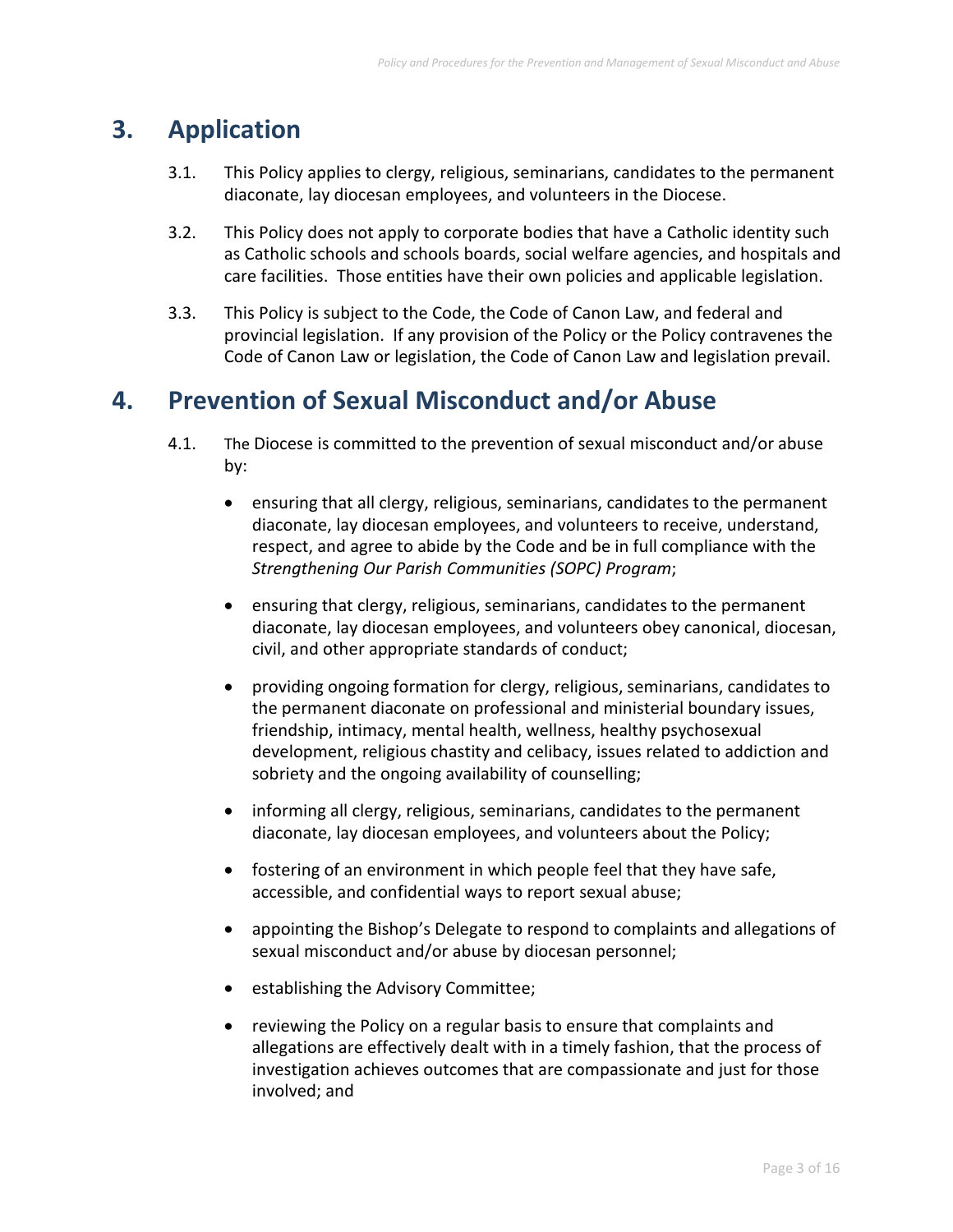- having a communication strategy that includes such actions as:
	- informing the public, and in particular, members of all parishes in the Diocese, of the existence of the Code, the SOPC, and the Policy;
	- $o$  publicizing the Diocesan information line (1-833-547-8360) which is called *If You Choose to Talk About It*;
	- $\alpha$  appointing a spokesperson for the Diocese when making public statements to the media when it is necessary and at the direction of the Bishop; and
	- communicating with members of a parish community where an allegation of sexual misconduct and/or abuse is public knowledge in a manner that is appropriate to the situation.

### **5. The Bishop's Delegates**

- 5.1. The Bishop will appoint a Delegate and a Deputy Delegate (collectively the "Bishop's Delegates"). The Bishop will appoint a priest as the Delegate and one female layperson as the Deputy Delegate.
- 5.2. The Bishop's Delegates will:
	- respond to all reports of sexual misconduct and/or abuse committed by clergy, religious, seminarians, candidates to the permanent diaconate, lay diocesan employees, and volunteers in coordination with the Bishop, and if applicable, the superior of a religious order where the allegation is against a member of that religious order or institute;
	- be responsible to following up and investigating these reports until a resolution is reached and to cooperate with the police and the Crown.
	- report to Children's Services information received concerning an allegation of sexual abuse of anyone under the age of 18 year;
	- encourage all those 18 years of age and over, who report sexual abuse, to also report to the police;
	- immediately report any and all sexual misconduct and/or abuse allegations to the Bishop and/or religious superior;
	- provide the Advisory Committee with the preliminary investigation report when allegations of sexual misconduct and/or abuse which details the investigation undertaken, information received, the findings, and other considerations;
	- work with diocesan legal counsel, investigators, communication consultants, counsellors and therapeutic treatment providers, when and where necessary;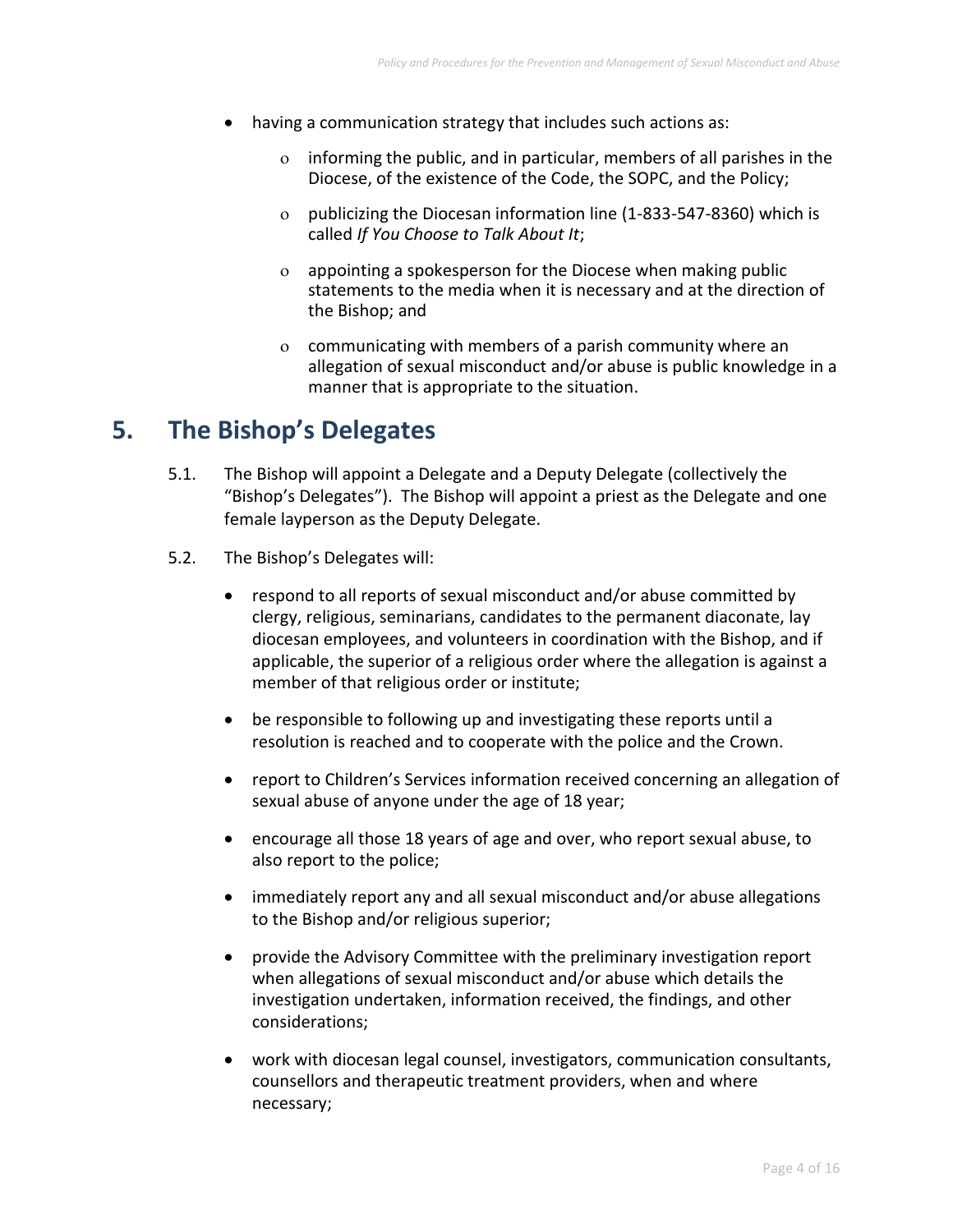- be aware of and fulfill the obligation of the Diocese to comply with child protection laws, the Criminal Code, this Policy and all applicable procedures when dealing with minors and vulnerable adults;
- undertake appropriate and continuing training for this role; and
- the Delegate, being a priest with the faculty to administer the Sacrament of Penance, will not hear the sacramental confession of the person(s) reporting the abuse, any alleged victims and witnesses, or any person who is alleged to have committed the act of sexual misconduct and/or abuse.

# **6. The Advisory Committee for the Prevention and Management of Sexual Misconduct and Abuse**

- 6.1. The Bishop will appoint the Advisory Committee to review all matters related to allegations of sexual misconduct and/or abuse by clergy, religious, seminarians, candidates to the permanent diaconate, lay diocesan employees, and volunteers.
- 6.2. The role and purpose of the Advisory Committee is outlined in *the Mandate of the Advisory Committee for the Prevention and Management of Sexual Misconduct and/or Abuse* which is to review the preliminary investigation reports from the Bishop's Delegates about allegations of sexual misconduct and/or abuse and make recommendations to the Bishop through his Delegates on the appropriate and necessary actions to be taken by the Diocese in response to both the victims-survivors and those alleged to have committed the acts of sexual abuse.
- 6.3. The Advisory Committee will consist of at least seven qualified people with varied experience and professional backgrounds, and may include a:
	- victim-survivor of sexual misconduct or abuse;
	- spiritual director;
	- priest;
	- health care professional;
	- social worker:
	- law enforcement professional;
	- communications professional;
	- canonist; and
	- lawyer.

## **7. The Obligation to Report Sexual Abuse of Minors and Vulnerable Adults**

- 7.1. In Alberta, a minor is a person under 18 years of age.
- 7.2. In Canon Law, a minor is a person under 18 years of age and a vulnerable adult is governed by the same provisions.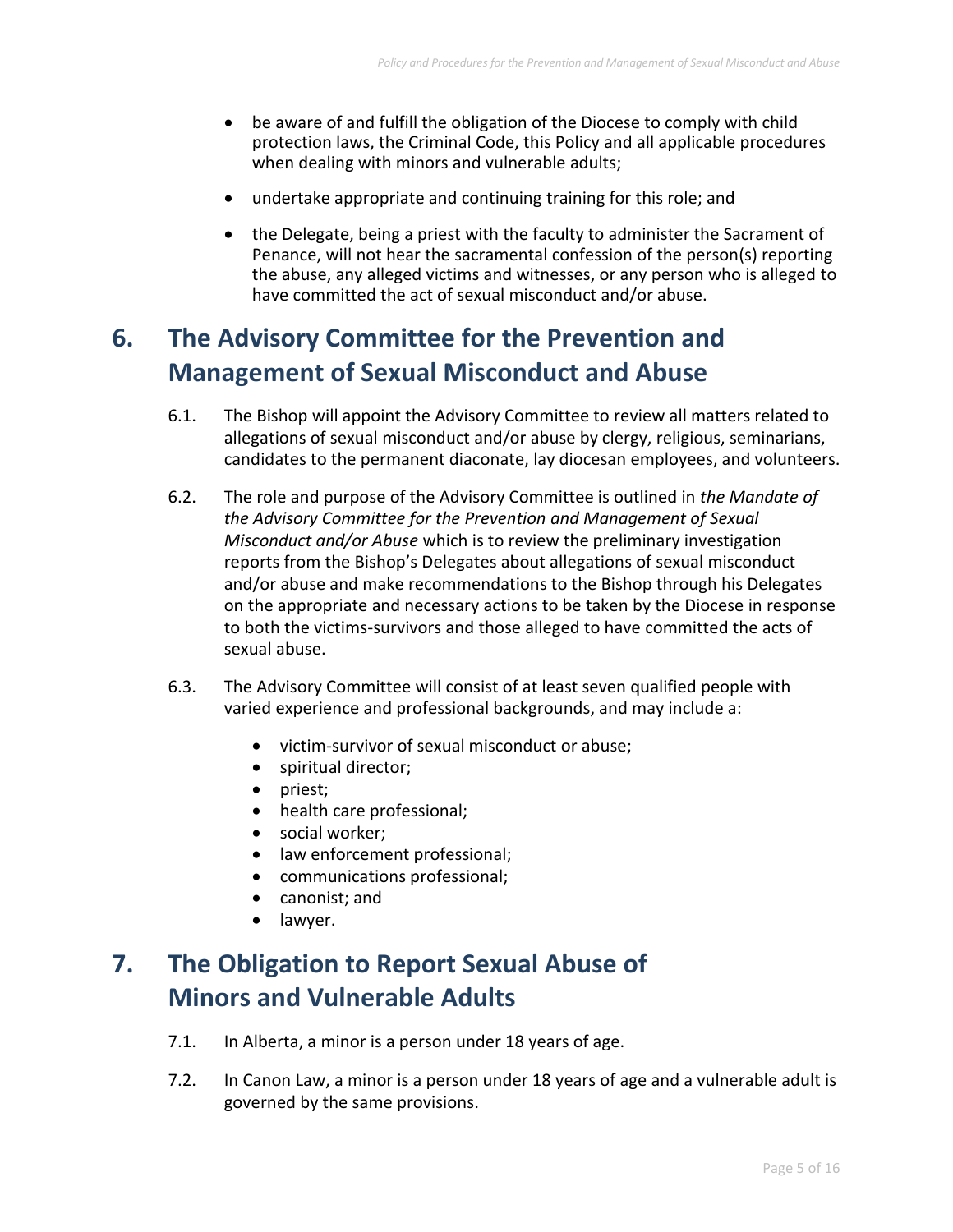- 7.3. The Diocese and its representatives must and will comply with Section 4 of the *Child, Youth and Family Enhancement Act* (see link under Endnotes) which places urgent reporting obligations on anyone who has reasonable grounds to suspect that a minor has, is, or may be suffering abuse or is otherwise at risk of harm. The *Child, Youth and Family Enhancement Act* defines abuse a physical, emotional, mental, or sexual, and includes sexual exploitation through child pornography. The acquisition, possession (even temporary) or distribution of pornographic images of minors are, in Canon Law, "delicts" which must be reported (see 13.5.2). The obligation arises whether or not the abuse is said to have been committed by clergy, religious, seminarians, candidates to the permanent diaconate, lay diocesan employees, or volunteers.
- 7.4. Where clergy, religious, seminarians, candidates to the permanent diaconate, lay diocesan employees, and volunteers have reasonable grounds to suspect that a person currently under the age of 18 years is or may be suffering or may have suffered abuse, that person must immediately report the suspicion and the information upon which it is based to Children's Services in the jurisdiction where the abuse is alleged to have occurred. The obligations to report arises again if a person has additional reasonable grounds for the suspicion, even if the person has made a previous report with respect to the child.
- 7.5. This obligation to report is not satisfied by simply reporting to the Bishop's Delegate or another representative of the Bishop. This responsibility is personal and cannot be delegated to another person. If the person is a member of the clergy, a religious, a seminarian, a candidate to the permanent diaconate, a lay diocesan employee, or a volunteer, he or she will also inform the Bishop's Delegate after the report is made to Children's Services.
- 7.6. The Bishop's Delegate(s) will inform the following persons that a report has been made to Children's Services, the Bishop, and then the Superior, if the alleged offender is a cleric or religious belonging to a Religious Order.
- 7.7. *Protecting Minors from Sexual Abuse* defines a vulnerable adult as "a person defined as an adult by secular statutes, but who lacks an adult mental capacity or who, by reason of advanced age, physical illness, mental disorder, or disability at the time the alleged abuse occurred, was or might be unable to protect himself or herself from significant harm or exploitation." (Glossary, p.153).
- 7.8. If the victim is a vulnerable person, that person's caregiver will be notified immediately unless there is good and sufficient reason not to do so, such as in the case when the allegation is against the vulnerable person's caregiver; in which case the victim will be encouraged to report the abuse to the police. If requested, the Bishop's Delegates will offer to accompany the person in making contact with the police.
- 7.9. Although the *Child, Youth and Family Enhancement Act* does not apply to vulnerable adults, the Diocese, when dealing with a vulnerable adult, will strive to afford the individual the same or similar protections given to minors or children by that Act.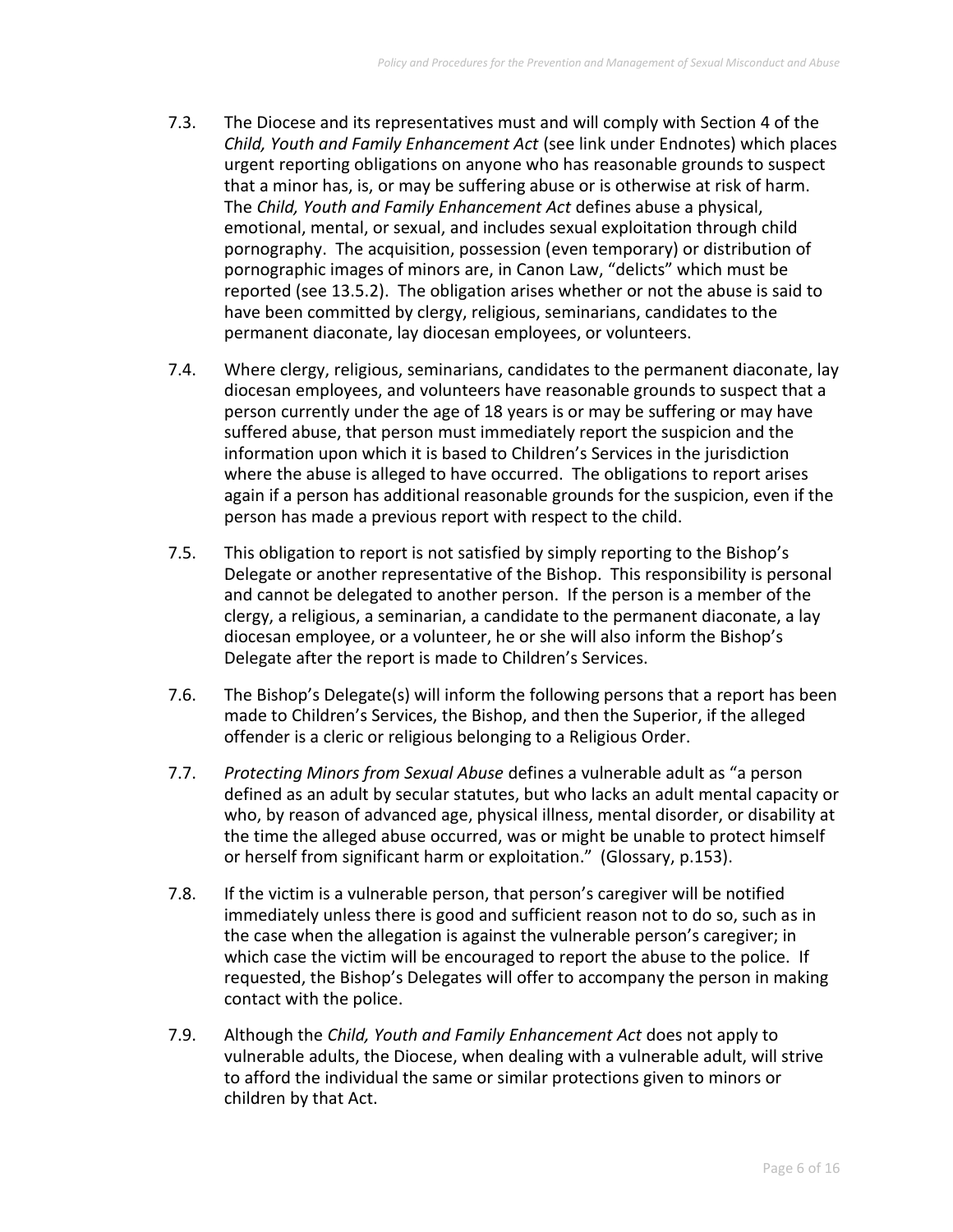# **8. How and When to Report Sexual Misconduct and/or Abuse against Minors and Vulnerable Adults**

- 8.1. Anyone may report information of sexual misconduct and/or abuse against minors and/or vulnerable adults in the Diocese through the following ways:
	- Alberta Children's Services (1-800-387-5437);
	- the local police service;
	- the Diocesan information line (1-833-547-3860) which is called *If You Choose to Talk About it*;
	- the Diocese by contacting the Catholic Pastoral Centre and/or a parish; or
	- a member of the clergy, religious, a seminarian, a candidate to the permanent diaconate, a lay diocesan employee, or a volunteer, including the Bishop's Delegates and members of the Advisory Committee.
- 8.2. Any complaints against bishops who are living who have committed sexual misconduct and/or abuse or have covered-up sexual abuse can be reported directly to the *Canadian Reporting System for Sexual Abuse or Cover-Up by A Catholic Bishop* at [www.bishopreportingsystem.ca.](http://www.bishopreportingsystem.ca/)
- 8.3. A report is any information received verbally or in writing. Verbal reports will be transcribed to writing immediately by the person receiving the information. It can be information about a possible act and does not need to be a formal complaint.
- 8.4. The report can be made by the person who is directly involved or someone on his or her behalf who has knowledge of such acts of abuse. It can be made at any time – there is no time limit for reporting sexual abuse. The information can be received and reported to civil authorities, through communications media, hearsay from credible sources or in any other adequate way. Great caution is to be exercised with anonymous reports but anonymous complaints must not be automatically dismissed. When a report of abuse is received in any of the above ways within the Diocese, it must be reported as soon as possible to the Bishop's Delegate(s).
- 8.5. All reports received must be written and documented as thoroughly as possible, including the details of the circumstances, the names of places mentioned, the full names of persons involved, and their contact information. This document will officially become the incident report of the complaint received and will be the basis for the transfer of information to the Bishop's Delegate.
- 8.6. The Diocese recognizes the possibility that the person who reports (the "Reporter") an alleged abuse and the alleged victim may not be the same person.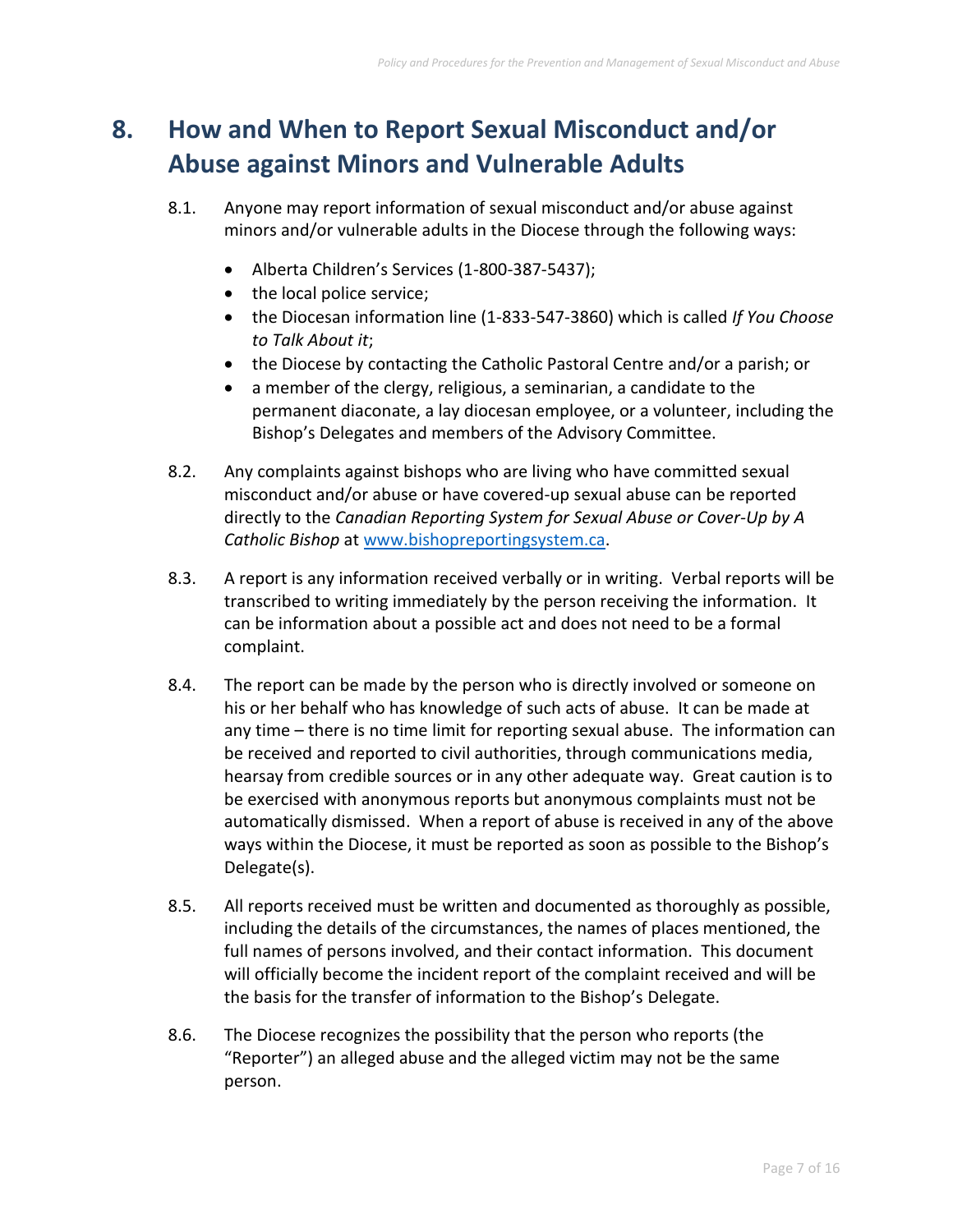# **9. How and When to Report Sexual Misconduct and/or Abuse of Adults**

9.1. Anyone who believes they have been the victim of sexual misconduct or abuse by a diocesan personnel should immediately report the incident to their immediate Supervisor, the Human Resources Office, the Bishop's Delegate, or by calling the confidential diocesan information hotline, *If You Choose to Talk About It*, 1-833-547-8360.

**Christine Parent** Human Resources Manager 403-218-5549 [Christine.parent@calgarydiocese.ca](mailto:Christine.parent@calgarydiocese.ca)

**Fr. Timothy Boyle Bishop's Delegate** 403-330-5923 [Timothy.boyle@calgarydiocese.ca](mailto:Timothy.boyle@calgarydiocese.ca)

9.2. Any complaints against bishops who are living and who have committed sexual misconduct and/or abuse or have covered-up sexual abuse can be reported directly to the *Canadian Reporting System for Sexual Abuse or Cover-Up by A Catholic Bishop* at [www.bishopreportingsystem.ca.](http://www.bishopreportingsystem.ca/)

## **10. Diocesan Procedures for Handling Reports of Sexual Misconduct and/or Abuse**

- 10.1. When the Diocese receives an allegation of sexual misconduct and/or abuse, the Bishop's Delegates must ensure that they meet with the Reporter immediately after receiving the information first hand or secondarily through an incident report submitted by another party that received the complaint. They will listen without judgment but with openness, compassion, and attention to the facts or information being shared. If the Bishop's Delegates are the ones receiving the complaint, they will be responsible for writing the incident report.
- 10.2. If the incident report discloses harm or the risk of harm to someone under 18, the Bishop's Delegates will comply with the obligations of the *Child, Youth and Family Enhancement Act* or will see to it that this had been fulfilled prior to receiving the incident report. If the report discloses harm to a vulnerable person, that person's caregivers will be notified immediately unless there are compelling reasons not to do so, in which case the police will be contacted.
- 10.3. The Reporter may be accompanied to the meeting by a family member or friend. The Reporter's right to privacy and confidentiality will be respected, as is legally possible. Referrals to professional and qualified counselling services will be offered to the Reporter and is extended to the Reporter's families if determined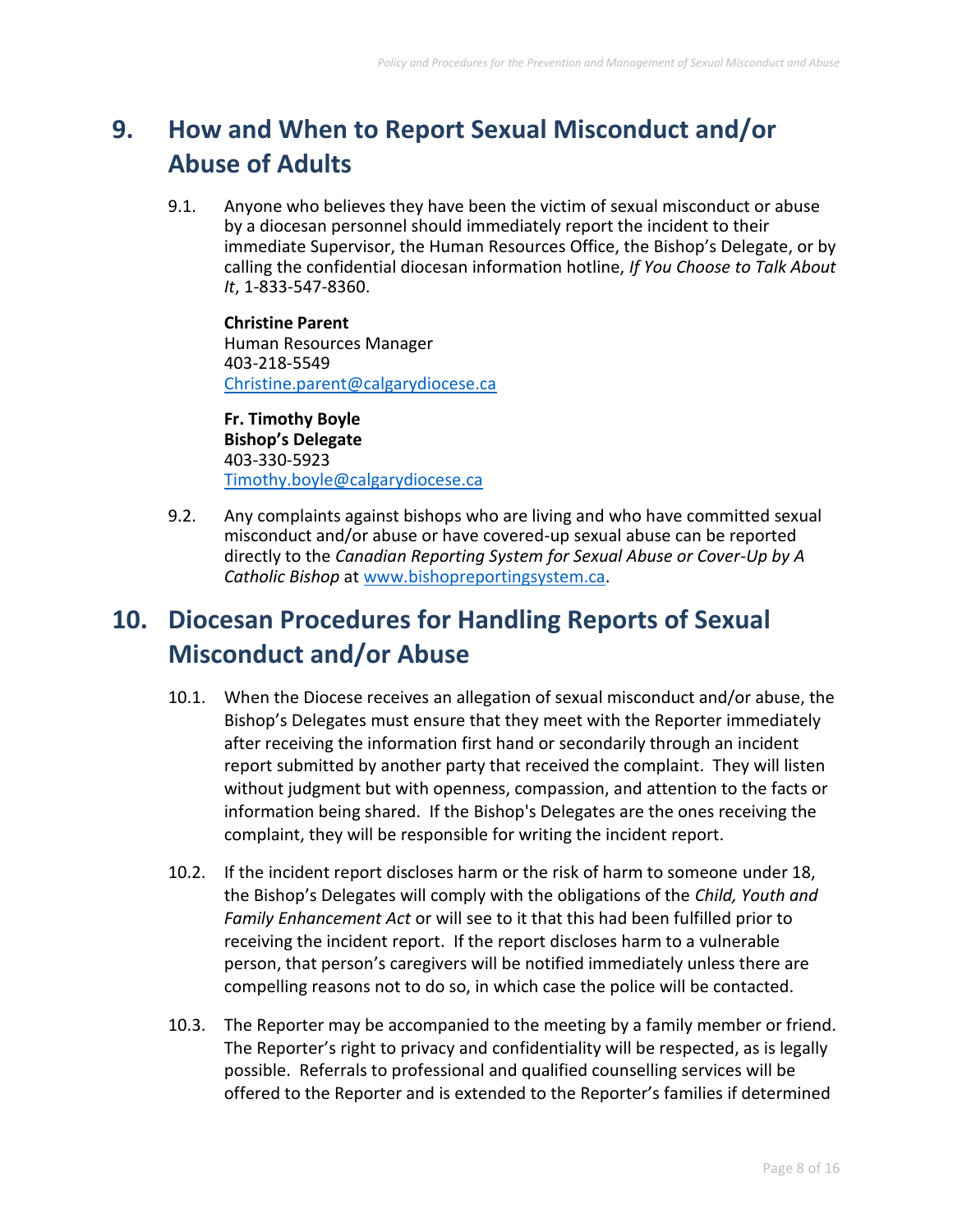necessary and beneficial. The Diocese will assume the financial responsibility for the counselling and review this obligation on a regular basis as to its continuance.

10.4. The Bishop's Delegates will explain to the Reporter and/or the victim-survivor the investigative process and procedures that the Diocese will follow, including the legal requirements of reporting to Children's Services and/or the police when the victim of the abuse is under the age of 18, how often updates will be provided to the Reporter and who will be able to answer any questions during the process of investigation.

#### 10.5. *REPORTS CONCERNING A BISHOP*

- If the Diocese of Calgary receives a report of sexual abuse against the Bishop of the Diocese, the person who receives the report will contact the Bishop's Delegates who will transmit it to the Metropolitan, in this case, the Archbishop of the Archdiocese of Edmonton, and to the Holy See through the Apostolic Nuncio at the Nunciature in Ottawa. This procedure is governed by the motu proprio, *Vos Estis Lux Mundi* ("VE"), calling for every diocese across the globe to establish reporting requirements for sexual abuse allegations and setting standards for accountability within the Church.
- Any reports submitted through [www.bishopreportingsystem.ca](http://www.bishopreportingsystem.ca/) will be received and assessed by a limited number Church authorities, the "authorized reviewers", specifically identified according to the prescriptions of the Apostolic Letter Vos estis lux mundi as follows:
	- a) The Metropolitan Archbishop and his Assistant Reviewer will receive all reports concerning any Bishop (active or retired) living within the territory of his ecclesiastical province, except for Eparchial Bishops.
	- b) The Senior Suffragan Bishop of the ecclesiastical province and his Assistant Reviewer will receive all reports concerning the Metropolitan Archbishop.
	- c) The Papal Representative will receive all reports concerning the Metropolitan Archbishop of Saint Boniface; the Archbishop of Winnipeg; any Bishop who, after serving in Canada, has moved to a foreign country; and the Eparchial Bishops of the following three Eastern Churches present in Canada: the Eparchy for the Catholic Armenians in Canada and the United States; the Apostolic Exarchate for Syro-Catholics in Canada; and the Eparchy for Maronite Catholics in Canada.

Note: the Assistant Reviewers are trusted persons appointed by each Metropolitan Archbishop and each Senior Suffragan Bishop. He/She is notified of all reports submitted through the system and has access to the reports so as to assist the Bishop-Reviewer. (Source: [www.bishopreportingsystem.ca\)](http://www.bishopreportingsystem.ca/)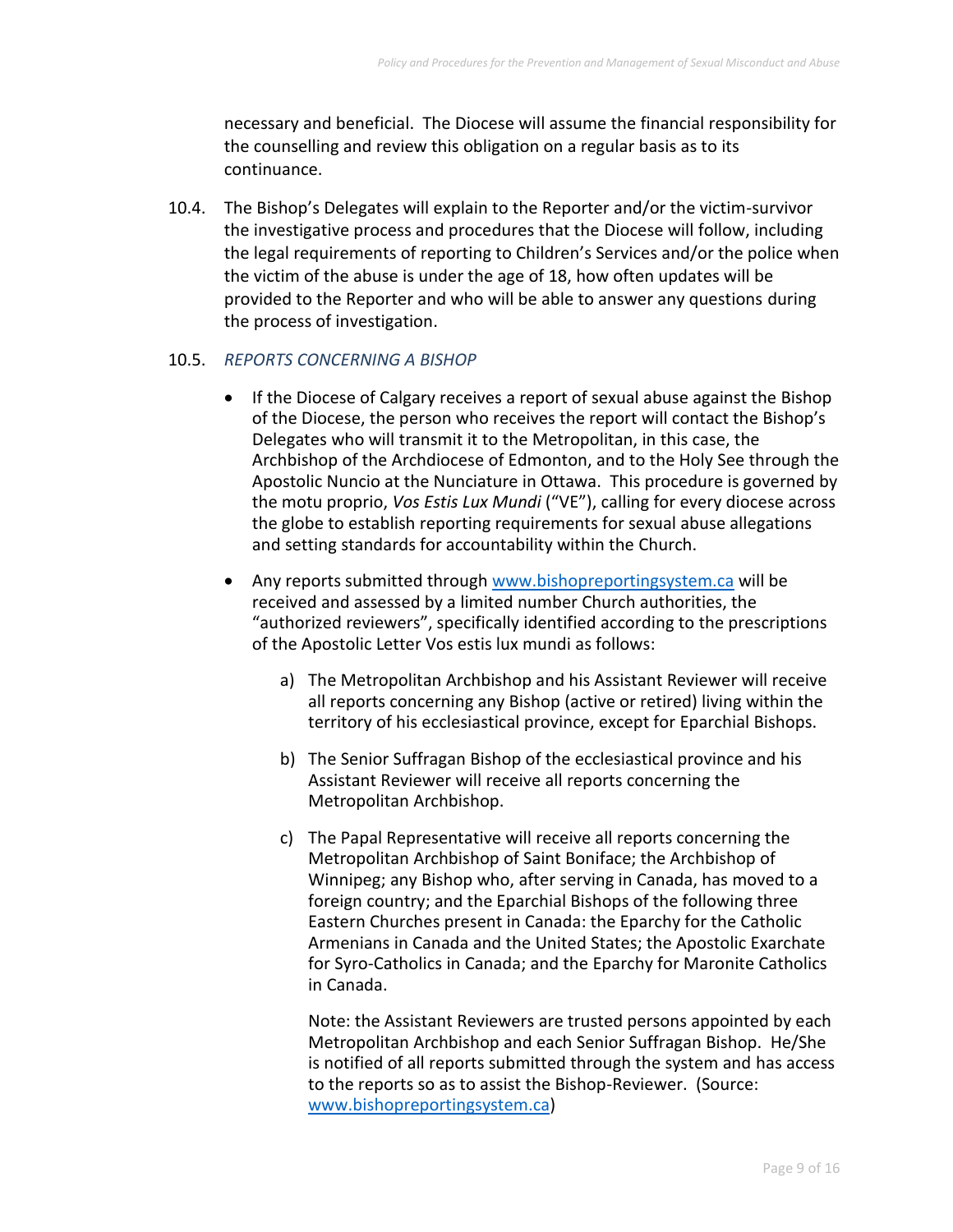#### 10.6. *REPORTS CONCERNING INCARDINATED CLERGY, RELIGIOUS, SEMINARIAN, CANDIDATE TO THE PERMANENT DIACONATE, LAY DIOCESAN EMPLOYEE OR VOLUNTEER SERVING IN THE DIOCESE*

• If the Diocese of Calgary receives a report of sexual misconduct and/or abuse allegedly committed by a cleric, religious, seminarian, candidate to the permanent diaconate, lay diocesan employee or volunteer, the Bishop will temporarily remove the accused from ministry or employment as a precautionary measure. The accused will be advised and prevented from having contact with the faithful in any capacity. The Bishop's Delegates will proceed with the guidance of Children's services and/or the police if applicable.

#### 10.7. *REPORTS CONCERNING NON-INCARDINATED CLERGY OR RELIGIOUS SERVING IN THE DIOCESE*

• If the Diocese of Calgary receives a report of sexual misconduct and/or abuse allegedly committed by a cleric or a religious who is not incardinated in the Diocese of Calgary but serving in the Diocese, the Bishop of Calgary will temporarily remove the accused from ministry as a precautionary measure. The Bishop's Delegate(s) will also immediately inform the Bishop or Superior of the cleric or religious who will assume the responsibility for the investigation and follow their policy and procedures concerning allegations of sexual misconduct and abuse. The Diocese of Calgary will assist in their procedures through the Bishop's Delegate(s).

#### 10.8. *REPORTS CONCERNING INCARDINATED CLERGY SERVING IN ANOTHER DIOCESE*

• If the Diocese of Calgary receives a report of sexual misconduct and/or abuse against a priest or deacon incardinated in the Diocese but serving in another diocese, the Bishop's Delegate will immediately inform the Bishop of Calgary and the Bishop of the diocese where the cleric is serving and recommend the temporary removal of the cleric from ministry. The Diocese of Calgary assumes the responsibility for the investigation and follow up.

# **11. The Preliminary Investigation on Allegations of Sexual Misconduct and/or Abuse**

- 11.1. Once an incident report on an allegation of sexual misconduct and/or abuse has been received, and in cases involving minors and vulnerable adults the obligation to report sexual abuse of minors and vulnerable adults has been met (Sections 7, 8 and 13), a decree opening a preliminary investigation will be issued immediately by the Bishop of Calgary appointing his Delegate to lead the investigation.
- 11.2. For clerics, religious, seminarians, and candidates to the permanent diaconate, the Bishop meets with the accused and informs the individual of the allegation,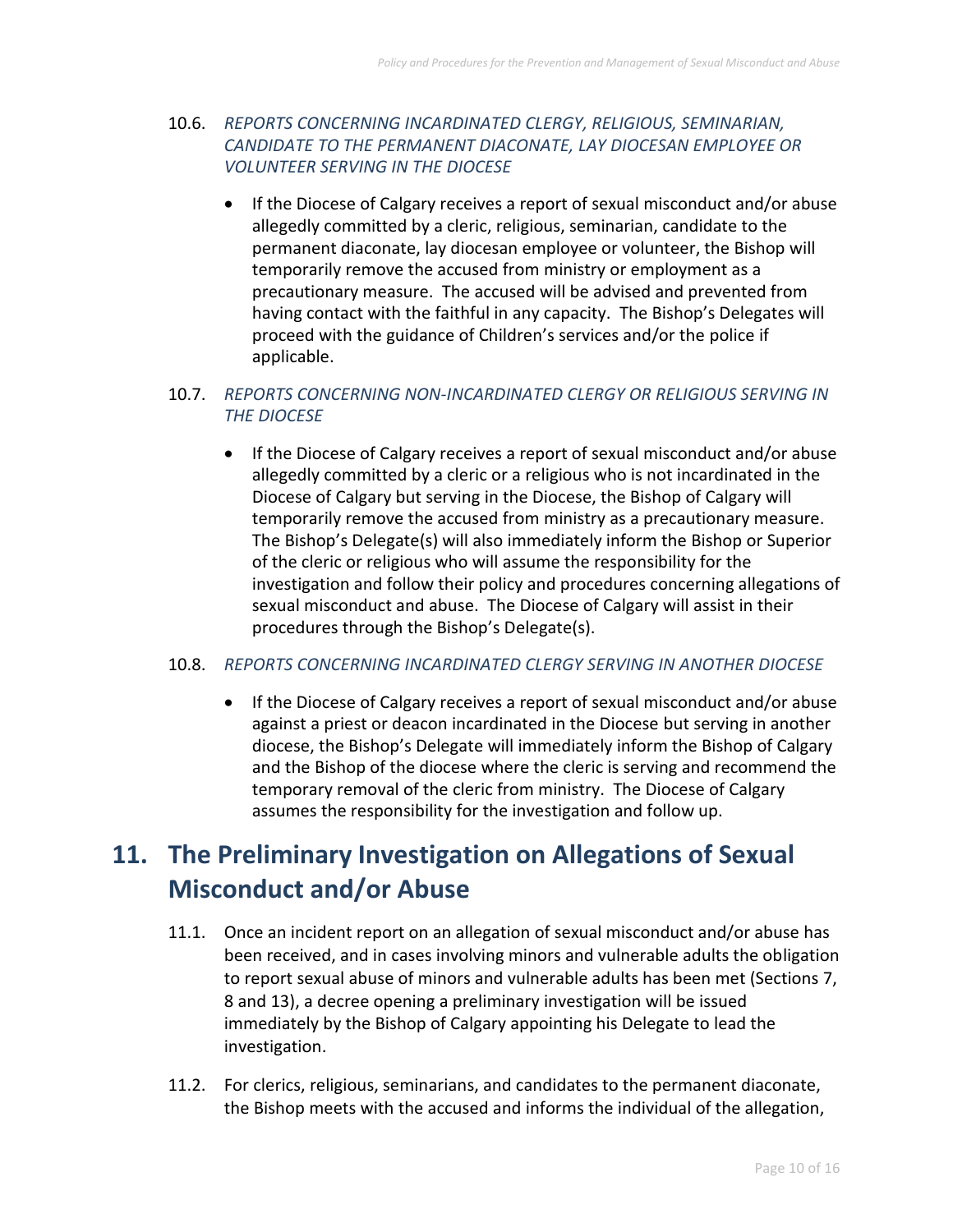and hands the written decree which will place the accused on an administrative leave with the necessary restrictions imposed on the exercise of his or her ministry or other precautionary disciplinary measures. The accused will be afforded the necessary psychological and mental health resources both for the preservation of their safety and well-being and the assessment of their risk towards others.

- 11.3. The protection of the Reporter's privacy will always be respected and maintained in order to assure the prevention of any potential harassment, retaliation, or abuse.
- 11.4. When at any point the preliminary investigation has established the allegations to be manifestly unfounded, the investigation will be concluded and appropriate professional support will be provided if necessary for the well-being of both the Reporter and the accused. Steps will be taken to restore the good name of the accused if it had been publicly compromised.
- 11.5. The preliminary investigation is not a trial nor does it seek to attain moral certitude as to whether the alleged acts occurred. It serves to gather information for a more detailed examination of alleged acts of abuse, to determine the plausibility of the report such that there is a sufficient basis in both law and fact that the allegations have the semblance of truth.
- 11.6. The Diocese will provide a prejudice-free environment respecting the presumption of innocence, basic human rights and good reputation. Recourse to independent canonical counsel will also be afforded the accused.
- 11.7. INCIDENT REPORTS DEALING WITH MINORS AND/OR VULNERABLE ADULTS: At the beginning stages of the preliminary investigation when the reported allegations of sexual abuse of minors and/or vulnerable adults have a semblance of truth, the Bishop will release a public statement in the parish where the incidents are reported to have taken place and in all the other parishes or ministries where the accused has served. The public statement will ensure the protection of minors and vulnerable adults in the place of ministry where the incident has been alleged to have taken place and encourage other potential victims to report to Children's Services, the police, the Diocese, and/or any of the other ways of reporting outlined under the "How and When to Report Sexual Misconduct and/or Abuse against Minors and Vulnerable Adults" section of this policy.
- 11.8. Care must be taken, when issuing a public statement, to avoid inappropriate or illicit information being given to the public that could in any way prejudice further investigations or give the impression that the guilt of the accused has in fact been determined.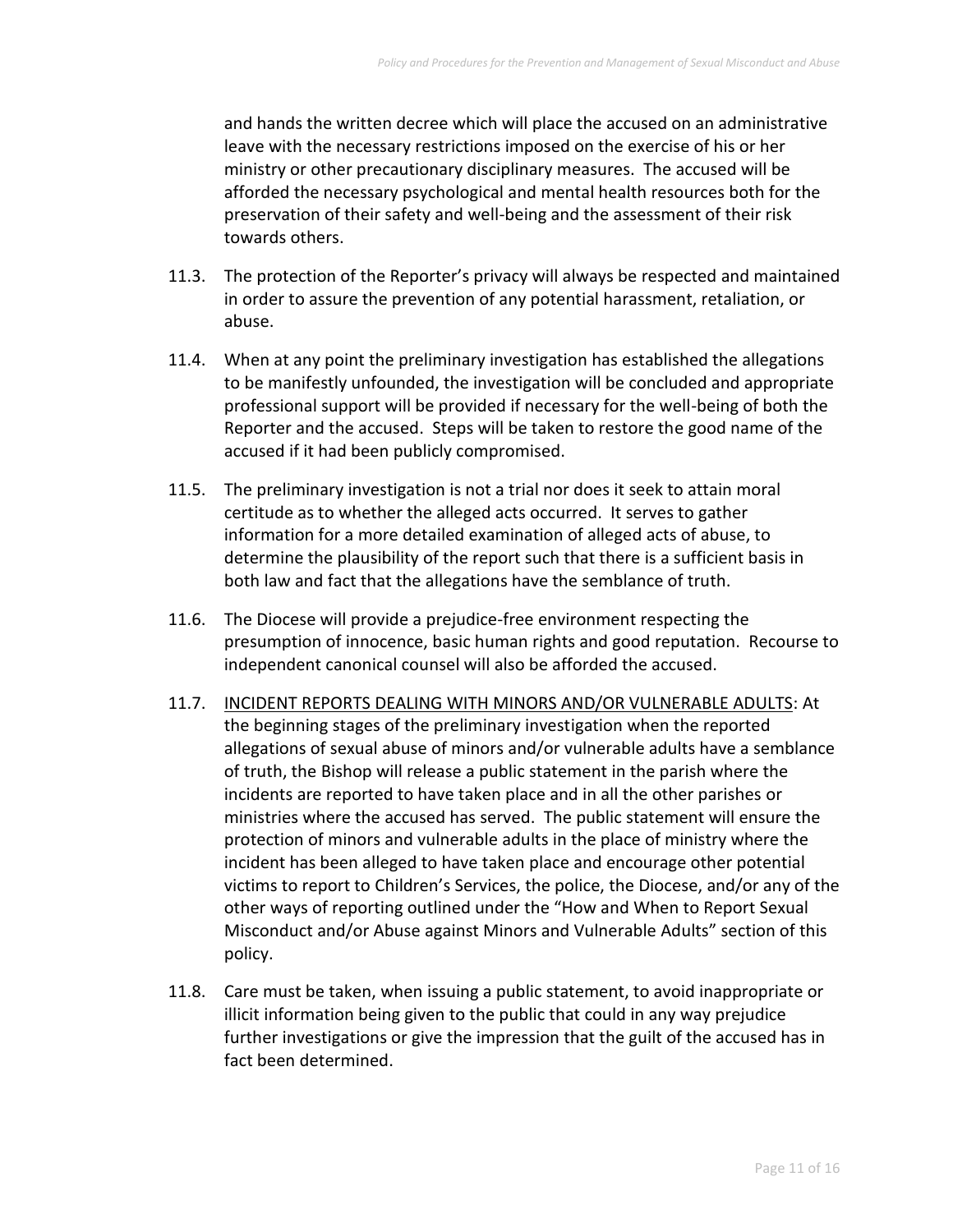- 11.9. The Bishop's Delegates will carry out the investigation of the incidents as a matter of urgent priority, carefully detailing the facts and circumstances of the events that have been reported. They will interview the Reporter to gather detailed information. Care will be taken to respect the Reporter's privacy and the reputation of accused in these sensitive and preliminary acts of the investigation.
- 11.10. It is important to reconstruct, to the extent possible, the facts in which the allegations are based. These may include the number and times of the acts, the circumstances in which they took place and the general details about the alleged victims, together with a preliminary evaluation of the eventual physical, psychological, and moral harm experienced by the victims. Care should be also taken to determine any possible relation to the sacramental internal forum.
- 11.11. The facts reported concerning the incidents of alleged abuse will be thoroughly reviewed by the Bishop's Delegates to determine whether the report merits additional investigation, consultation with Children's Services (when involving minors and/or vulnerable adults), the police, and/or the Crown. It can be useful to receive the results of investigations and trials from civil authorities. The Bishop's Delegates will conduct this comprehensive review, consulting with the Advisory Committee and other professionals where appropriate.
- 11.12. The Bishop's Delegates will interview or speak to all witnesses named by the Reporter and the accused. If the alleged offender is deceased, the Bishop's Delegates will make every attempt to establish the facts from those who may have relevant information.
- 11.13. The Bishop's Delegate will have access to all relevant diocesan files.
- 11.14. The accused will be interviewed once the details and facts surrounding the incidents of the allegation are established. The accused has recourse to having a canonical advocate present for the interview with the Bishop's Delegates.
- 11.15. If the accused admits all or part of the facts and findings of the investigation or decides not to contest the findings presented, the Bishop's Delegate will confirm this admission or decision in writing.
- 11.16. When a report is made to the Children's Services and/or the police, the Diocese will suspend temporarily the preliminary investigation so not to interfere with the process. The preliminary investigation resumes once the investigation is completed.
- 11.17. The Bishop's Delegates and all involved in the investigation will cooperate with civil authorities, subject to any legal advice received and the inviolability of the sacramental seal.
- 11.18. Once the preliminary investigation report is completed, the Bishop will issue a decree closing the investigation.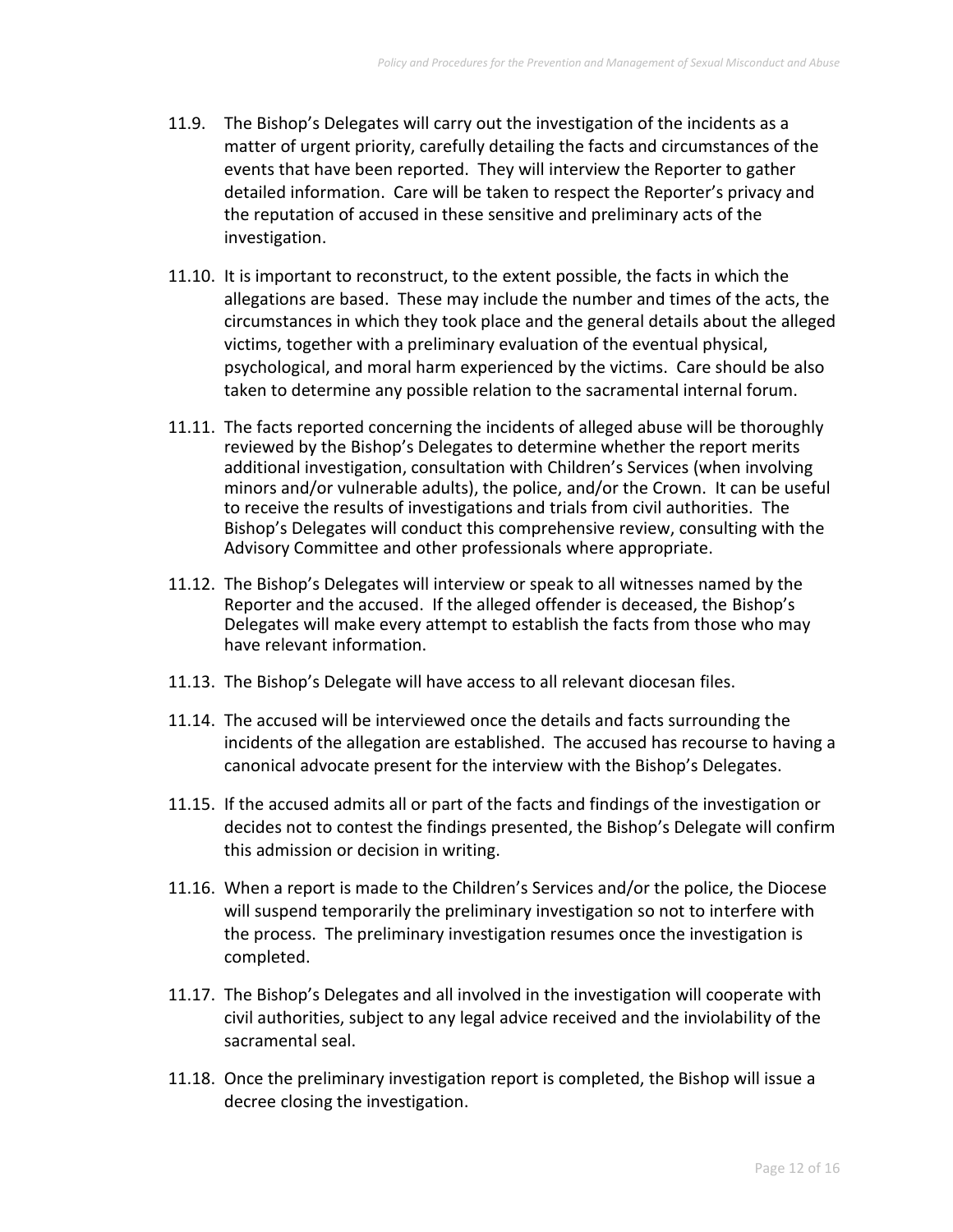### **12. Consultation with the Advisory Committee**

- 12.1. At any time during the preliminary investigation and in drafting of the preliminary investigation report, the Bishop's Delegate(s) can seek advice from the Advisory Committee on the procedures and the next steps. The Bishop's Delegates will update the Chair of the Committee and its members if advisable during the investigative process. The Advisory Committee may provide feedback to the Bishop at this stage of the investigation.
- 12.2. When the preliminary investigation is complete, the Bishop's Delegate will provide the Advisory Committee a copy of the preliminary investigation report, the response to the allegations, the investigation, and the questions and recommendations for the Advisory Committee to consider. The Advisory Committee will review the report and provide a written feedback to the Bishop.
- 12.3. The Bishop is obligated to receive the preliminary investigation report and the written feedback of the Advisory Committee. Observations and recommendations of the Advisory Committee may assist the Bishop in the formation of his evaluation of the results of the investigation when the appropriate Congregation or Dicastery of the Roman Curia has to be engaged.

### **13. Canonical Procedures Involving Minors and/or Vulnerable Adults**

- 13.1. *The Code of Canon Law and the norms of the motu proprio Sacramentorum Sanctitatis Tutela ("SST")* govern the response of a Bishop or Superior to substantiated allegations of abuse against minors and vulnerable adults. Once sufficient evidence has been collected through a preliminary investigation that an offence has been committed and documented in the report, the Bishop must then report this to the CDF.
- 13.2. The CDF will then determine the next canonical steps to be taken. SST establishes norms that require reporting substantiated allegations against the sacraments and certain grave immoral acts.
- 13.3. Those of the delicta graviora reserved to the CDF are:
	- Delicts against the sanctity of the Sacrament of Penance:
		- Absolution of an accomplice in the sin against the sixth commandment of the Decalogue (CIC can.1378 §1; CCEO can. 1457).
		- o Solicitation to sin with the confessor against the sixth commandment of the Decalogue, in the act of, context, of or pretext of the Sacrament of Penance (CIC can. 1387; CCEO can. 1458).
		- Direct violation of the Sacramental seal (CIC can. 1388 §1; CCEO can. 1456).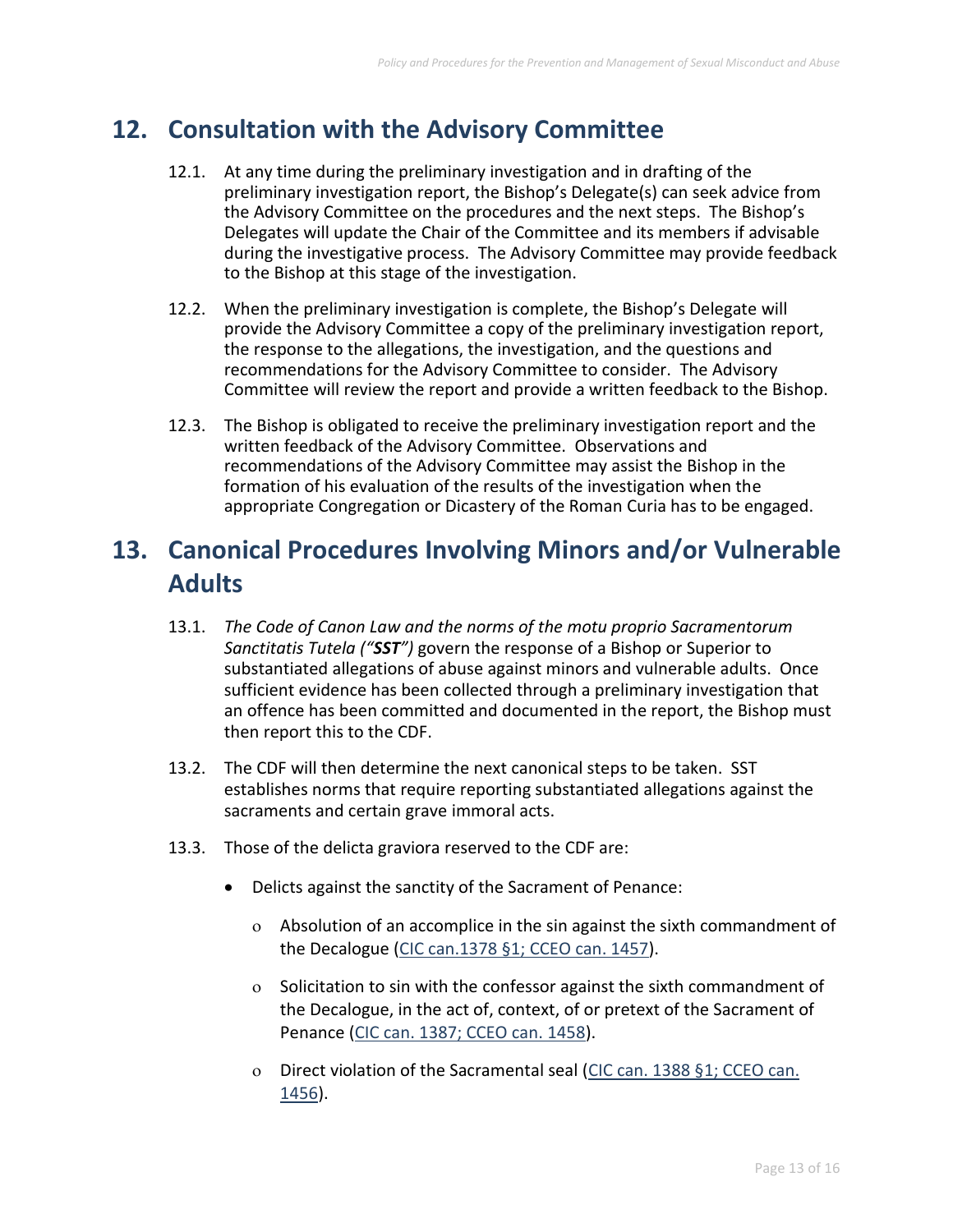- Delicts against morality:
	- The violation of the sixth commandment of the Decalogue, committed by a cleric with a minor under the age of 18.
	- The acquisition, possession, or distribution by a cleric of pornographic images of minors under the age of fourteen, for purposes of sexual gratification, by whatever means or using whatever technology.
- 13.4. VE further elaborated on the delicts against the sixth commandment:
	- Delicts against the sixth commandment of the Decalogue consisting of:
		- forcing someone, by violence or threat or through abuse of authority, to perform or submit to sexual acts;
		- performing sexual acts with a minor or a vulnerable person; and
		- the production, exhibition, possession, or distribution, including by electronic means, of child pornography, as well as by the recruitment of or inducement of a minor or a vulnerable person to participate in pornographic exhibitions.

### **14. Privacy and Confidentiality**

- 14.1. The procedures outlined in this Policy address sensitive and personal matters which require the highest standard of privacy and confidentiality while fulfilling all legal and canonical requirements.
- 14.2. The Diocese of Calgary will not propose a confidentiality clause in any settlement documents – all civil resolutions of allegations against the Diocese and its personnel and volunteers will be considered public.

### **15. Seal of Confession**

- 15.1. Priests are reminded that the Confessional Seal is inviolable (Can. 983, 984) in any and all circumstances. What is revealed in confession is subject to the Seal and cannot be revealed. What is revealed outside of the Sacrament of Confession is subject to the requirements of civil law including the *Child, Youth and Family Enhancement Act*.
- 15.2. In the situation where an act of sexual abuse is sacramentally confessed by a cleric, religious, seminarian, candidate to the permanent diaconate, lay diocesan employee, or volunteer in the Diocese, the priest confessor may not reveal the information under any circumstances. The Seal of Confession, defined as the grave duty of the priest to keep absolutely secret all sins that are confessed in the Sacrament of Penance and any other matter that is spoken by the penitent and is related to the act of confession, must remain inviolate.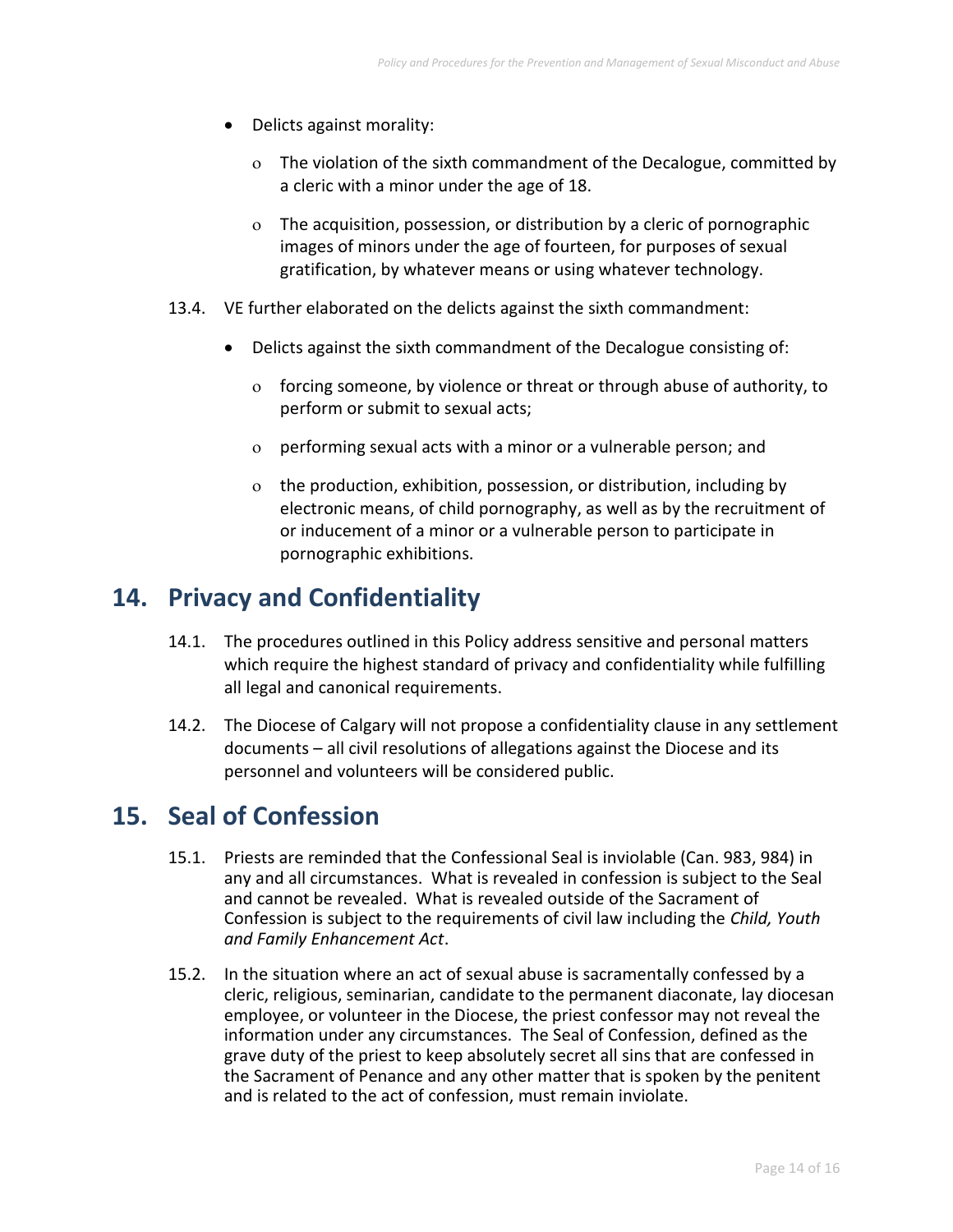### **16. Financial Costs**

- 16.1. A diocesan cleric will be required to personally cover costs associated with defense proceedings in a criminal or civil action arising from an allegation of sexual misconduct and/or abuse. This prevents the Diocese from entering into a situation where a conflict of interest may occur during the civil proceedings.
- 16.2. Once the civil court proceedings have been concluded, the Diocese will consider offering financial assistance to the accused diocesan cleric if he is in financial difficulty as governed by the following canons in Canon Law:
	- Can. 1350 §1 In imposing penalties on a cleric, except in the case of dismissal from the clerical state, care must always be taken that he does not lack what is necessary for his worthy support.
	- §2 If a person is truly in need because he has been dismissed from the clerical state, the Ordinary is to provide in the best way possible.

### **17. Files and Record Retention**

- 17.1. A record will be kept of all steps taken from when a report is first received. The record will include, but not be limited to, everything given by the Reporter, notes made by the Bishop's Delegate(s) and other diocesan personnel and volunteers, recordings, and all other record of media reports made by the Diocese during the investigation and the completion of the Report for the file.
- 17.2. A record of reports alleging sexual misconduct and/or abuse will not be destroyed at any time, even after the death of the persons involved. The written record will be stored in a file accessible to the Bishop, Chancellor, Vicar General, Judicial Vicar, and Bishop's Delegate. The Chancellor will record any removal of a file or documents within a file, noting the date and reason for the removal and the person who removed the document of file.
- 17.3. If the common good is endangered then the release of information about the report of the existence of an accusation does not necessarily constitute the violation of a person's good name. The persons involved are to be informed if the civil authorities present a subpoena for the judicial seizure of the Report of the acts of the investigation. In this case it will no longer be possible for the Diocese to guarantee the confidentiality of the information acquired in the interviews, depositions and documentation acquired from the canonical Preliminary Investigation.

# **18. Review of the Policy and Files of the Reports of Misconduct and Abuse**

18.1. This Policy will be reviewed regularly (a minimum of every three years) by the Diocesan Curia and the Advisory Committee.